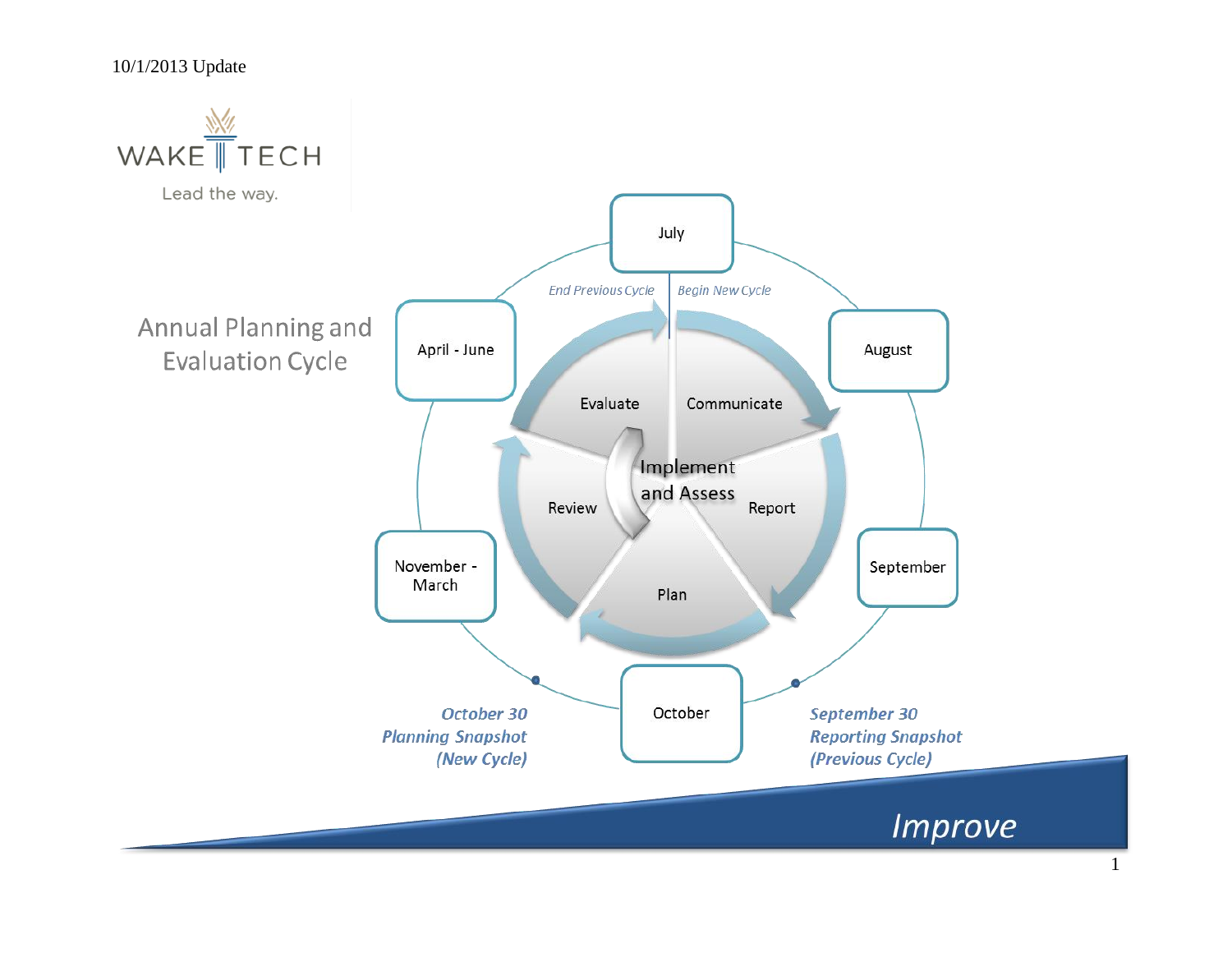## **Planning, Evaluation and Reporting Time Line**

To engage all units in an integrated process where results can be used drive improvement, the IE office suggests the following time table for planning, assessment and evaluation activities. Terminology is defined in the "Legend" and in the "Definitions" sections below.

| Legend  |                                  |         |                                            |  |  |  |  |
|---------|----------------------------------|---------|--------------------------------------------|--|--|--|--|
| Level 1 | <b>Board of Trustees</b>         |         |                                            |  |  |  |  |
| Level 2 | President                        |         | Level 4   Deans, Senior Deans              |  |  |  |  |
| Level 3 | Vice Presidents (EVP, VPs, AVPs) | Level 5 | Department Heads, Managers, Faculty, Staff |  |  |  |  |

## \**Indicates required completion date. All other dates are suggested target dates.*

| Responsi            | <b>Target</b>     | <b>Phase</b> | <b>Task</b>                                                                      |
|---------------------|-------------------|--------------|----------------------------------------------------------------------------------|
| bility              | <b>Completion</b> |              |                                                                                  |
|                     | Date              |              |                                                                                  |
| Levels <sub>2</sub> | <b>August 30</b>  | Communicate  | Levels 2 and 3 supervisors review and communicate to employees their             |
| and 3               |                   |              | IE/Applied Benchmarking findings and action plans for previous cycle and goals,  |
|                     |                   |              | intended outcomes and measures for new cycle.                                    |
| Levels 4            | <b>August 30</b>  | Communicate  | Levels 4 and 5 supervisors and employees review (with each other) and            |
| and 5               |                   |              | communicate IE and Applied Benchmarking findings from the previous cycle         |
|                     |                   |              | and action plans for the new cycle.                                              |
| Level 1             | September         | Communicate  | Board of Trustees reviews, modifies and approves Level 2's recommendations       |
|                     | 30                |              | for the college's planning and evaluation process and its Mission, Vision, Goals |
|                     |                   |              | and Strategic Plan.                                                              |
| All Levels          | September         | Report       | All Levels finalize IE Reports for previous cycle in WEAVE: enter findings and   |
|                     | $30*$             |              | action plans. Also enter analyses and summaries, detailing how assessment        |
|                     |                   |              | results are being used to improve units.                                         |
| All Levels          | September         | Report       | IE office takes "snapshot" of IE reports for previous cycle in WEAVEonline.      |
|                     | 30*, 5PM          |              |                                                                                  |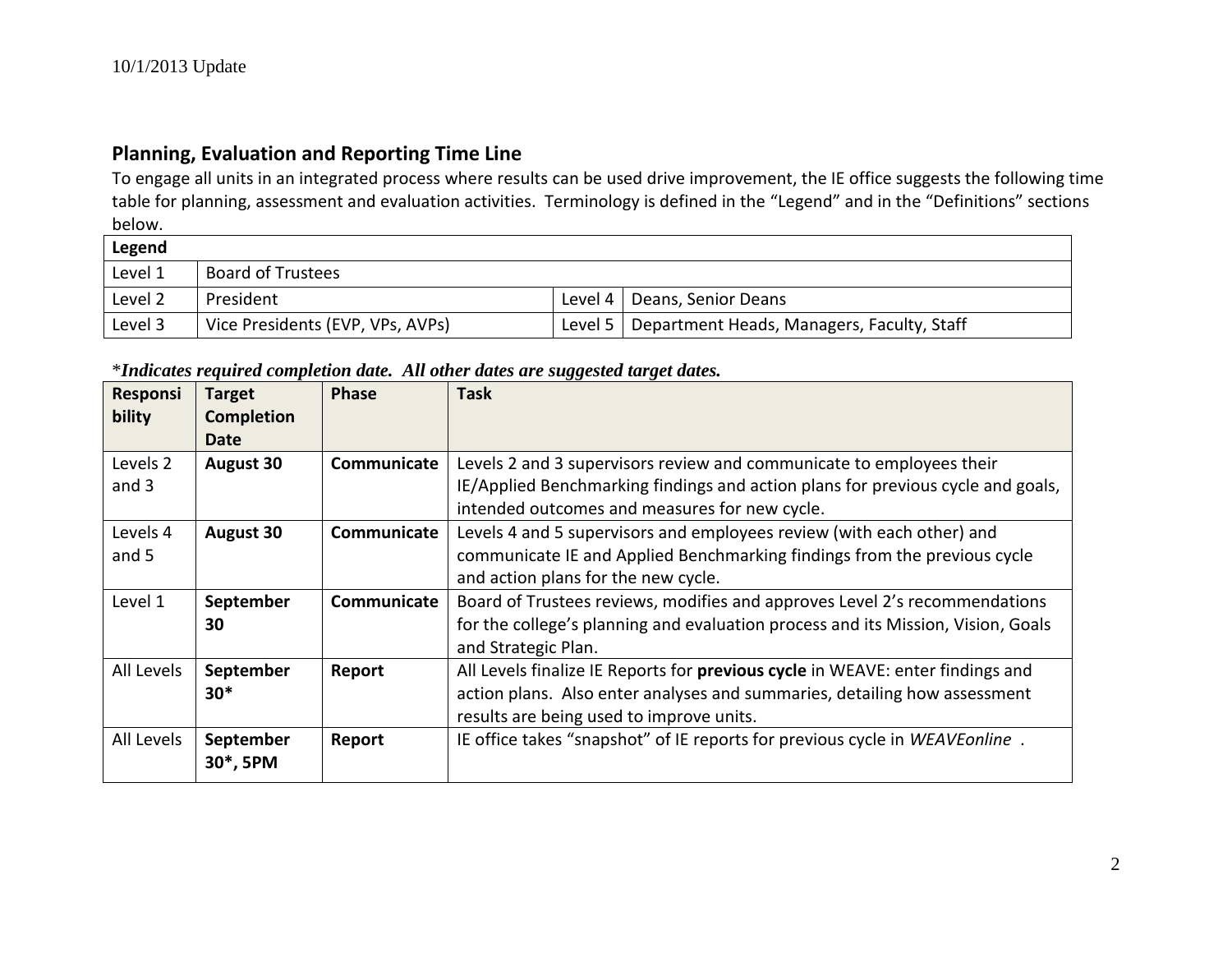| Levels <sub>2</sub><br>through 4 | October 30*        | Plan                    | All levels complete IE plans for current cycle in WEAVE, including outcomes,<br>measures and targets. Levels 2 through 4 review and approve employee's IE<br>plans for current cycle in WEAVEonline                                   |
|----------------------------------|--------------------|-------------------------|---------------------------------------------------------------------------------------------------------------------------------------------------------------------------------------------------------------------------------------|
| IE Office                        | October 30*<br>5PM | Plan                    | IE office takes "snapshot" of new IE plans in WEAVEonline.                                                                                                                                                                            |
| All Levels                       | October 30         | Implement<br>and Assess | All levels have begun implementing and assessing current IE Plans and Applied<br><b>Benchmarking Projects</b>                                                                                                                         |
| IE Office                        | February 1         | <b>Review</b>           | IE Office submits unit IE Report reviews for previous cycle to Levels 3 and 4.                                                                                                                                                        |
| Levels 4<br>and 5                | <b>March PD</b>    | <b>Review</b>           | Professional Development Day presentations: Levels 4 and 5 share how the<br>results of IE planning and assessment and Applied Benchmarking are being<br>used to improve outcomes in units.                                            |
| IE Office                        | <b>May 30</b>      | <b>Review</b>           | IE Office submits final Annual Planning and Evaluation Report for previous cycle<br>to Levels 2 and 3 for review.                                                                                                                     |
| Level 2                          | <b>May 30</b>      | <b>Review</b>           | Level 2 reviews Annual Planning and Evaluation Report for previous cycle with<br>each Level 3 employee.                                                                                                                               |
| All Levels                       | June 30            | <b>Evaluate</b>         | All units finish implementing and assessing (collecting and analyzing data and<br>evidence) their plans from the previous cycle, finish their Applied Benchmarking<br>projects, and will begin evaluating their IE data and evidence. |
| Levels <sub>2</sub><br>and 3     | July 30            | <b>Evaluate</b>         | Levels 2 and 3 meet to evaluate progress toward Wake Tech college goals<br>(based on outcomes reported in Annual Planning and Evaluation Report for<br>previous cycle) and recommend improvements and modifications to Level 2.       |
| Levels 2<br>and 3                | July 30            | <b>Evaluate</b>         | Levels 2 and 3 evaluate the college's planning and evaluation process and make<br>recommendations to Level 2.                                                                                                                         |
| Levels 2,<br>$3$ and $4$         | July 30            | Evaluate                | Levels 2, 3 and 4 evaluate budget needs connected to college goals and<br>strategic plans for next cycle. Document how planning and evaluation relates<br>to the budget process.                                                      |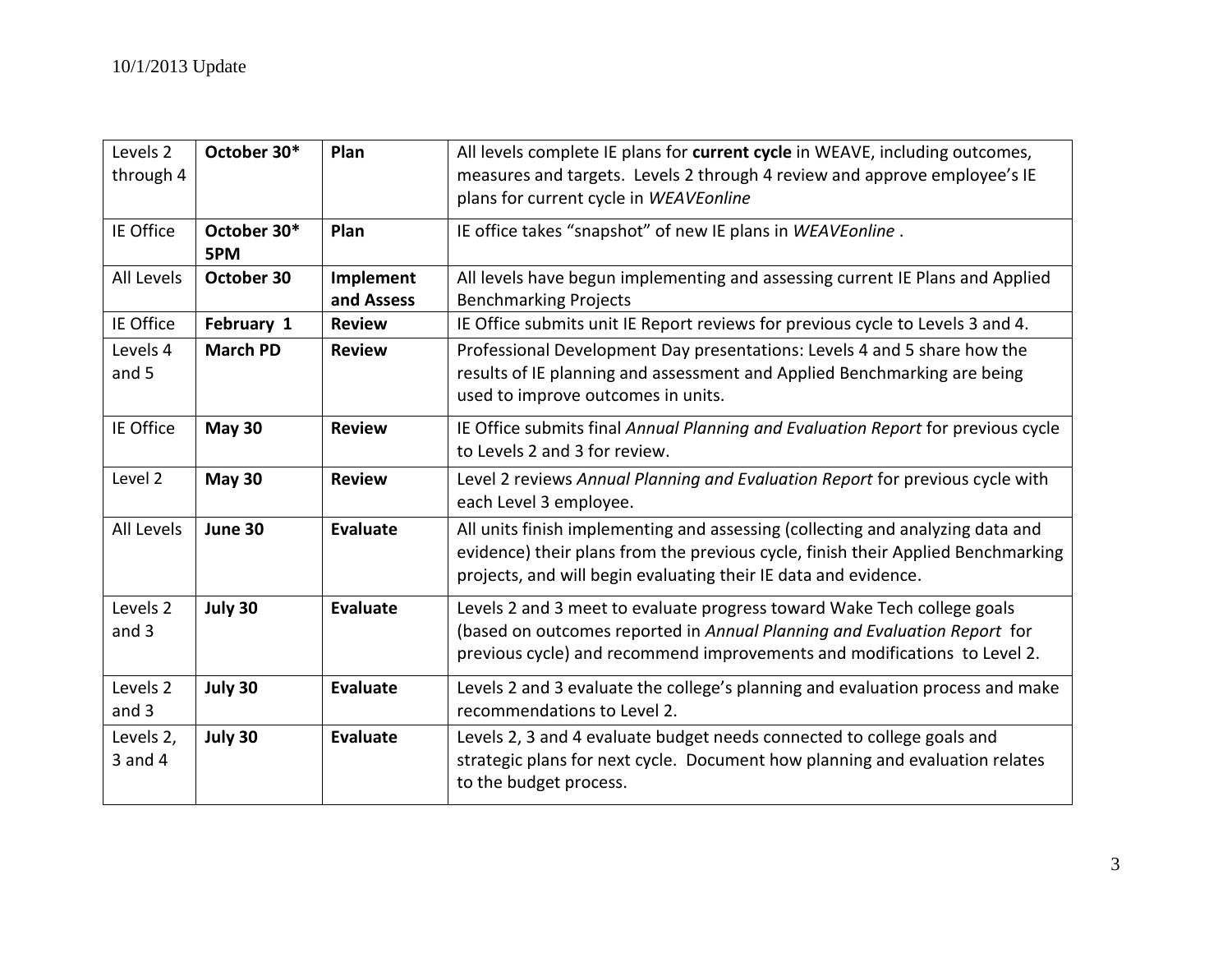# **Definitions**

**AB (Applied Benchmarking)**: a process of 1) identifying a problem that needs improvement within a unit; 2) identifying a solution developed by an outside expert; 3) planning to adopt and improve the solution to fit the needs of the unit; 4) implementing the plan; 5) assessing whether or not the plan resulted in intended outcomes; 6) evaluating assessment results by comparing actual to intended outcomes and 7) developing action plans for future improvement. Applied benchmarking plans can be implemented by individuals or groups as deemed appropriate by supervisors. As authorized by supervisors, Applied Benchmarking may begin as the project of one individual and become a group implementation plan. **With supervisor approval, AB projects can become IE plans and reports if the AB project is designed to improve the intended outcomes within a whole unit.**

**Action Plans:** specific actions and interventions that will be implemented based on the results of Applied Benchmarking and IE planning and evaluation.

**Assessment:** Assess (v.): to examine carefully. Assessment is the systematic collection and analysis of information for the purpose of improvement (modified from George Kuh, National Institute of Learning Outcomes Assessment).

**Entity:** Synonym for "unit" used in *WEAVEonline.*

**Evaluation**: Evaluate (v.): to compare actual to intended outcomes and judge the significance of findings; to review and judge evidence for the purpose of making recommendations for further actions.

**Goals:** operationalize unit's purpose; are broad, long range, and not immediately measureable and attainable; attainment is measured by more specific, measureable and shorter range "snapshots" of intended outcomes connected with the goal.

**IE (Institutional Effectiveness) Plan**: A coordinated set of intended outcomes for achieving goals.

**IE Planning and Evaluation**: See definition for *Applied Benchmarking*. IE Planning and Evaluation within individual units *is* Applied Benchmarking if a solution from an outside expert has been used in the design of the plan. Applied Benchmarking projects can become part of a unit's IE plan in *WEAVEonline* if the project is designed to improve a problem in the unit.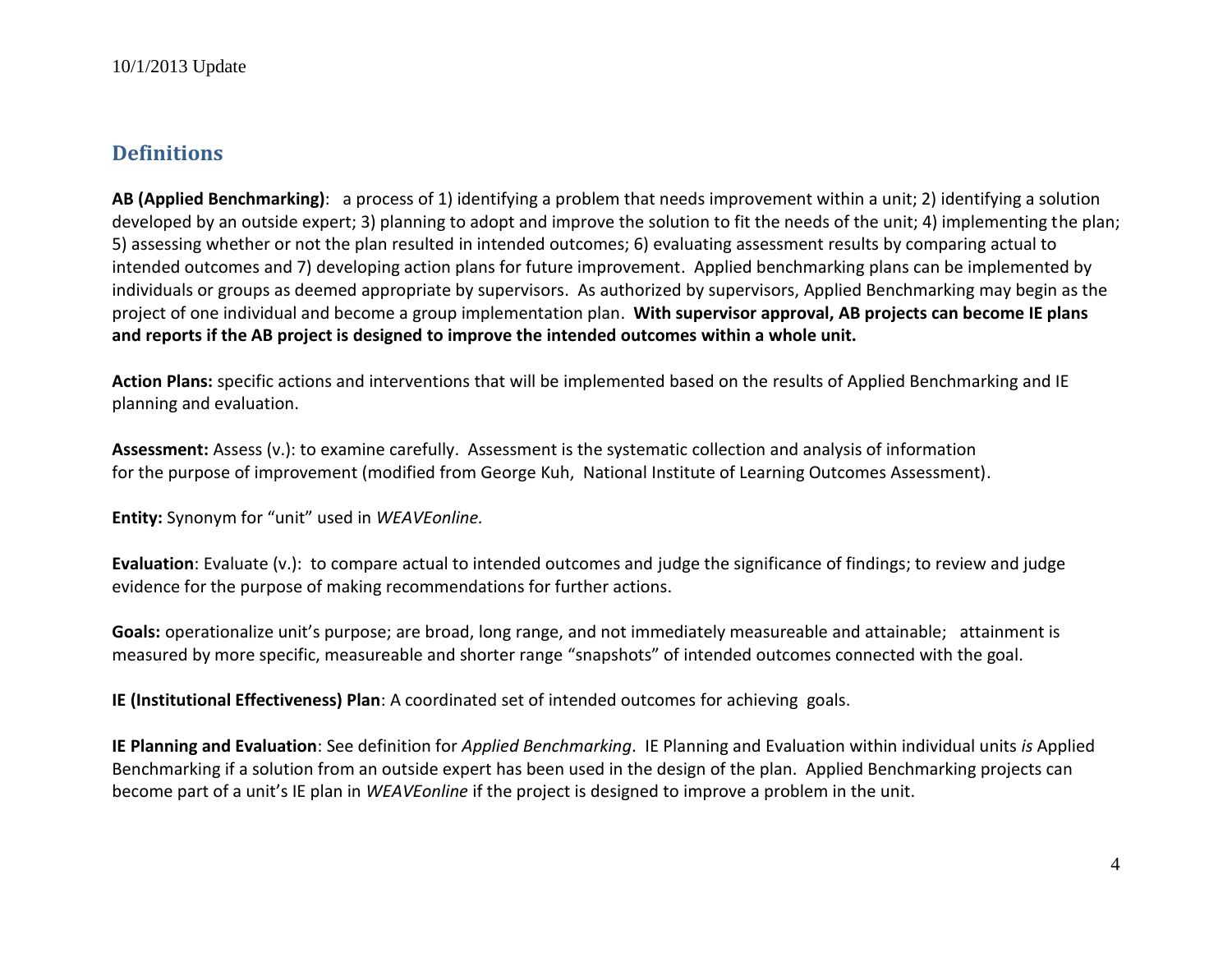**Intended Outcomes**: clearly defined and measureable statements of intention that describe a point to be reached. Answers the question: "Are we achieving our goals?" For example, intended student learning outcomes identify knowledge, skills, and abilities students should gain or improve through engagement in an academic program or other learning experience.

**Measure**: method to gauge achievement of intended outcomes (examples include tests, surveys, inspection of documents).

**Snapshot**: an impression or view of something that is constantly moving or changing. A "snapshot" of an IE report shows the contents of an entity in *WEAVEonline* on the date and at the time a report was extracted.

**Strategic Plan\***: A tool that provides guidance in fulfilling the college's Mission and Goals with maximum efficiency and impact. While IE plans focus on measuring and evaluating the extent to which college goals have been achieved (outcomes), strategic plans and goals focus on the actions the college needs to take and resources it needs to achieve those goals in its operating environment.



**Program and Services Improvements** 

### *\*Adapted from:*

- 1) The Department Head's Guide to Assessment Implementation in Administrative and Educational Support Units, by James O. Nichols and Karen W. Nichols, Agathon Press, New York 2000;
- 2) Ten Keys to Successful Strategic Planning for Nonprofit and Foundation Leaders

[https://www.ideaencore.com/item/ten-keys](https://www.ideaencore.com/item/ten-keys-successful-strategic-planning-nonprofit-and-foundation-leaders)[successful-strategic-planning-nonprofit-and](https://www.ideaencore.com/item/ten-keys-successful-strategic-planning-nonprofit-and-foundation-leaders)[foundation-leaders](https://www.ideaencore.com/item/ten-keys-successful-strategic-planning-nonprofit-and-foundation-leaders)